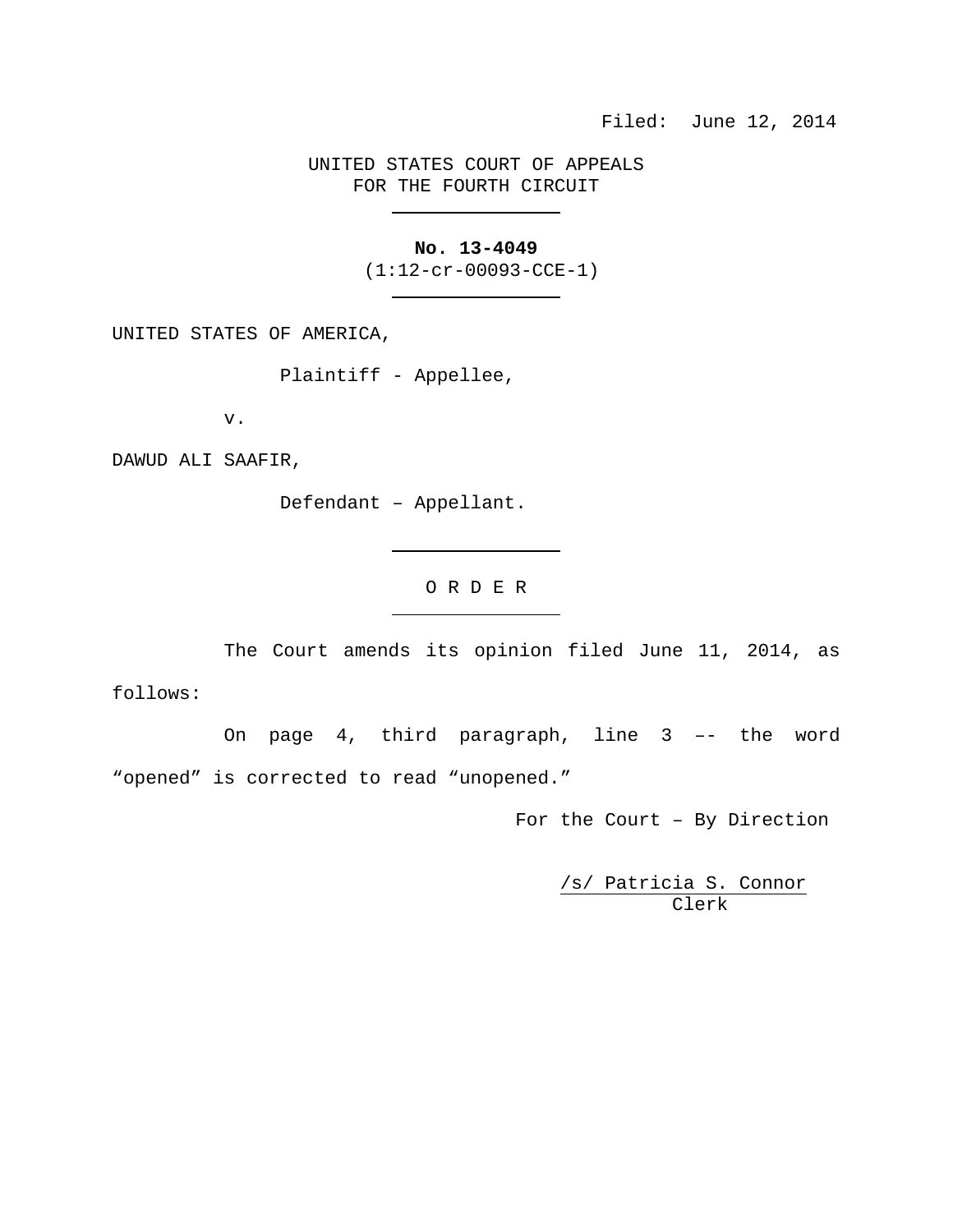#### **PUBLISHED**

UNITED STATES COURT OF APPEALS FOR THE FOURTH CIRCUIT

### **No. 13-4049**

UNITED STATES OF AMERICA,

Plaintiff - Appellee,

v.

DAWUD ALI SAAFIR,

Defendant – Appellant.

Appeal from the United States District Court for the Middle District of North Carolina, at Greensboro. Catherine C. Eagles, District Judge. (1:12-cr-00093-CCE-1)

Argued: January 30, 2014 Decided: June 11, 2014

Before MOTZ and THACKER, Circuit Judges, and DAVIS, Senior Circuit Judge.

Reversed, vacated, and remanded by published per curiam opinion.

**ARGUED:** John Archibald Dusenbury, Jr., OFFICE OF THE FEDERAL PUBLIC DEFENDER, Greensboro, North Carolina, for Appellant. Michael A. DeFranco, OFFICE OF THE UNITED STATES ATTORNEY, Greensboro, North Carolina, for Appellee. **ON BRIEF:** Louis C. Allen, Federal Public Defender, OFFICE OF THE FEDERAL PUBLIC DEFENDER, Greensboro, North Carolina, for Appellant. Ripley Rand, United States Attorney, OFFICE OF THE UNITED STATES ATTORNEY, Greensboro, North Carolina, for Appellee.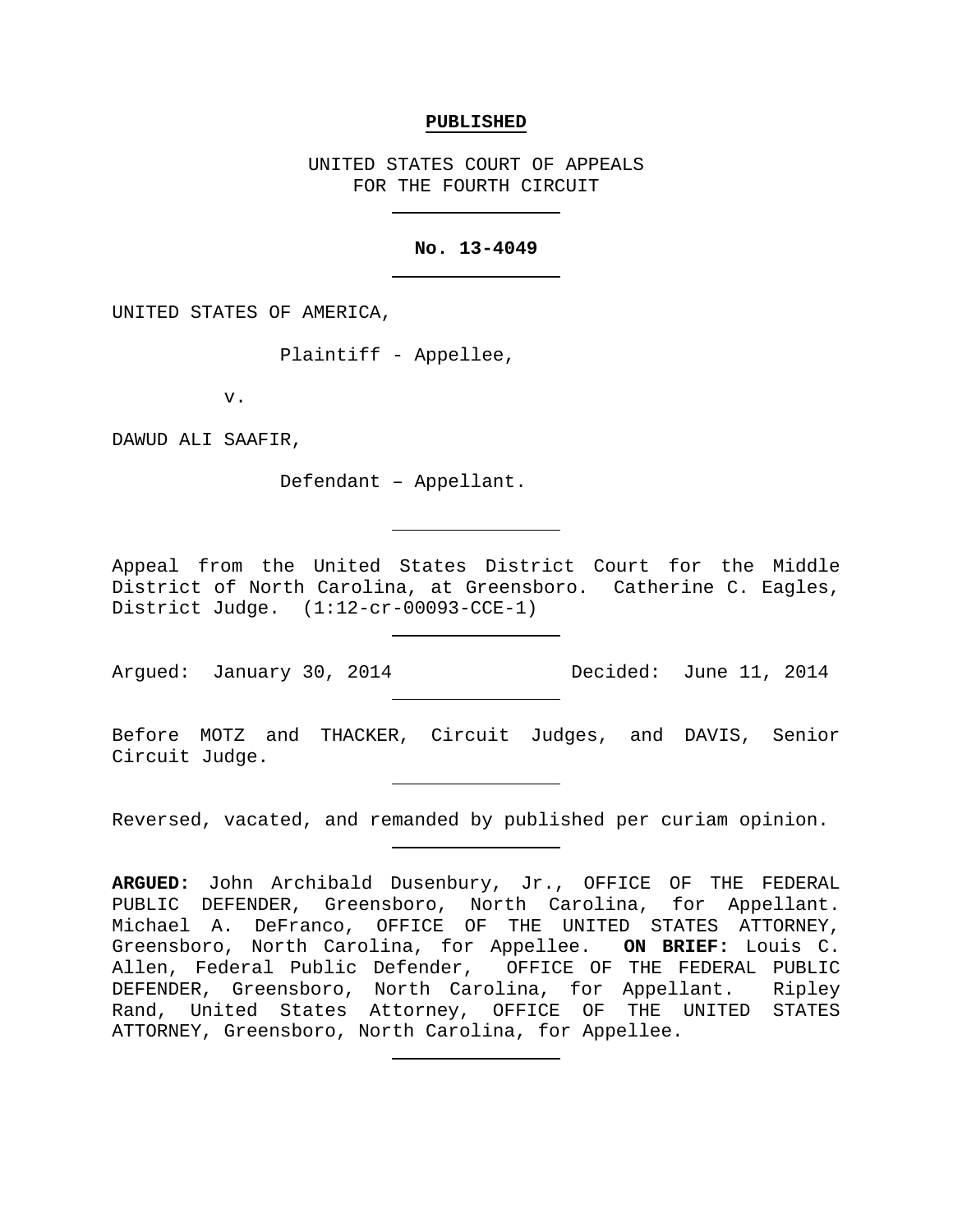PER CURIAM:

The Fourth Amendment to the United States Constitution protects individuals from unreasonable searches and seizures: "The right of the people to be secure . . . against unreasonable searches and seizures, shall not be violated[.]" U.S. Const. amend. IV. A search can be "unreasonable" in a variety of ways, but, quintessentially, a search is "unreasonable" if it is unsupported by probable cause, that is, where the known facts and circumstances are insufficient to warrant a person of reasonable prudence in the belief that contraband or evidence of a crime will be found. Ornelas v. United States, 517 U.S. 690, 696 (1996).

Appellant Dawud Ali Saafir entered a conditional guilty plea to one count of being a felon in possession of a firearm. 18 U.S.C. §§ 922(g)(1), 924(a)(2). A law enforcement officer located the firearm after conducting a search of Saafir's vehicle during a traffic stop. Saafir challenged the legality of the search, but the district court denied his motion to suppress.

We hold that the law enforcement officer's search of Saafir's car was unreasonable within the meaning of the Fourth Amendment because the probable cause on which the search was based was tainted: Saafir's incriminatory statements that gave rise to probable cause to search the car were elicited in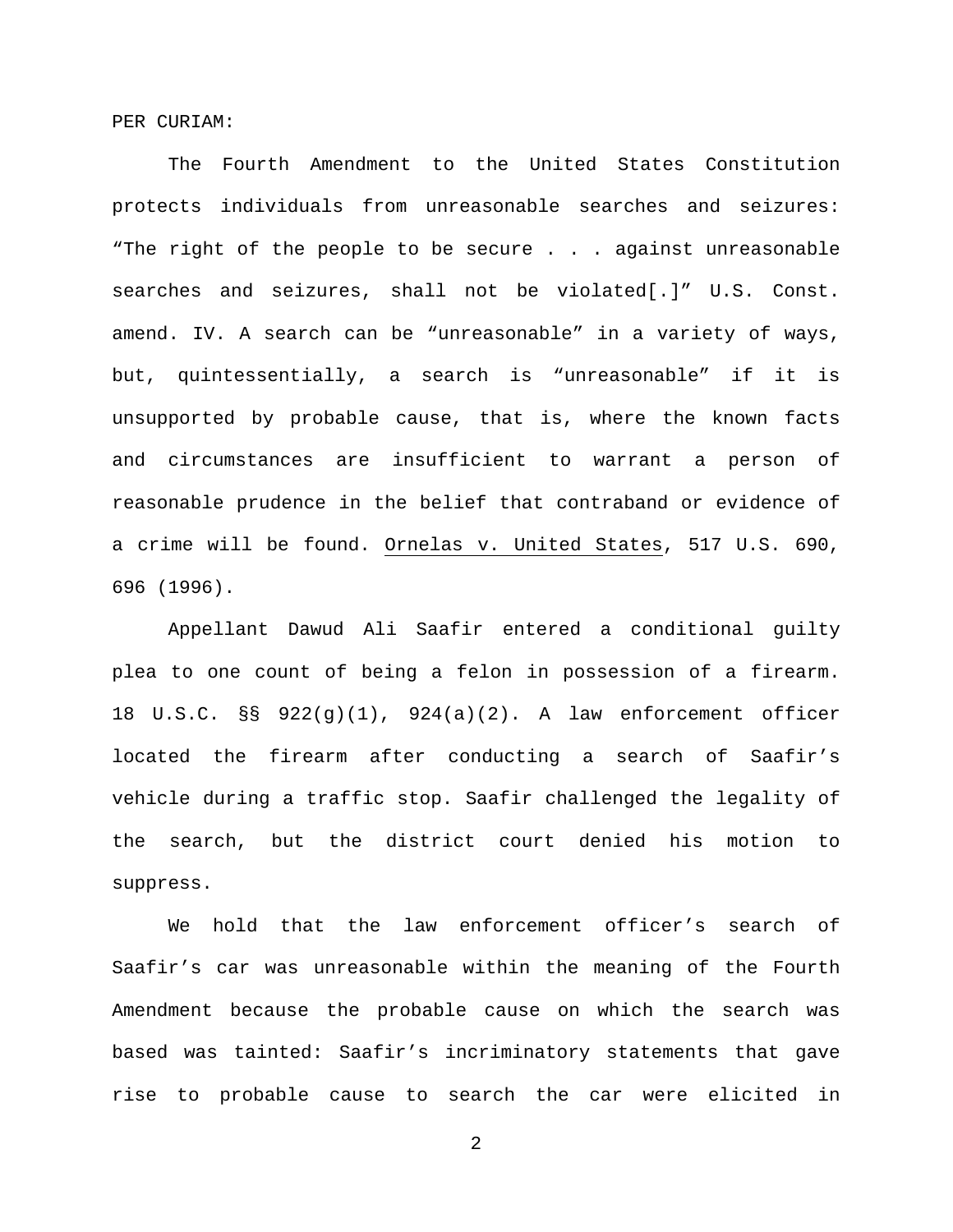response to the officer's manifestly false assertion that he had probable cause to search the car and his suggestion that, with or without Saafir's consent, he would proceed with the search.

The facts are undisputed. A Durham, North Carolina law enforcement officer pulled over Saafir in a residential area for speeding and driving a vehicle with excessively tinted windows. The officer requested Saafir's license and registration; Saafir produced a valid state identification card, but told the officer that his license had been revoked. The officer ran Saafir's name through the Durham Police Department's databases, which confirmed that Saafir's license had been revoked. Based on the information retrieved in the check, the officer, in his words, "determined that Mr. Saafir was considered an armed and dangerous person, a validated gang member, a S.T.A.R.S. offender, that he flees," and had an order to stay away from any property of the Durham Public Housing Authority. J.A. 45, 63. The officer described S.T.A.R.S. offenders as ex-offenders who are on their "last chance": "if they are caught selling drugs, caught with guns, caught committing any more crimes, . . . the state is not going to tolerate it any longer, and . . . they will be prosecuted to the maximum [extent of the law], whether . . . at the state . . . or federal level." J.A. 46. After running the check, the officer radioed for back-up.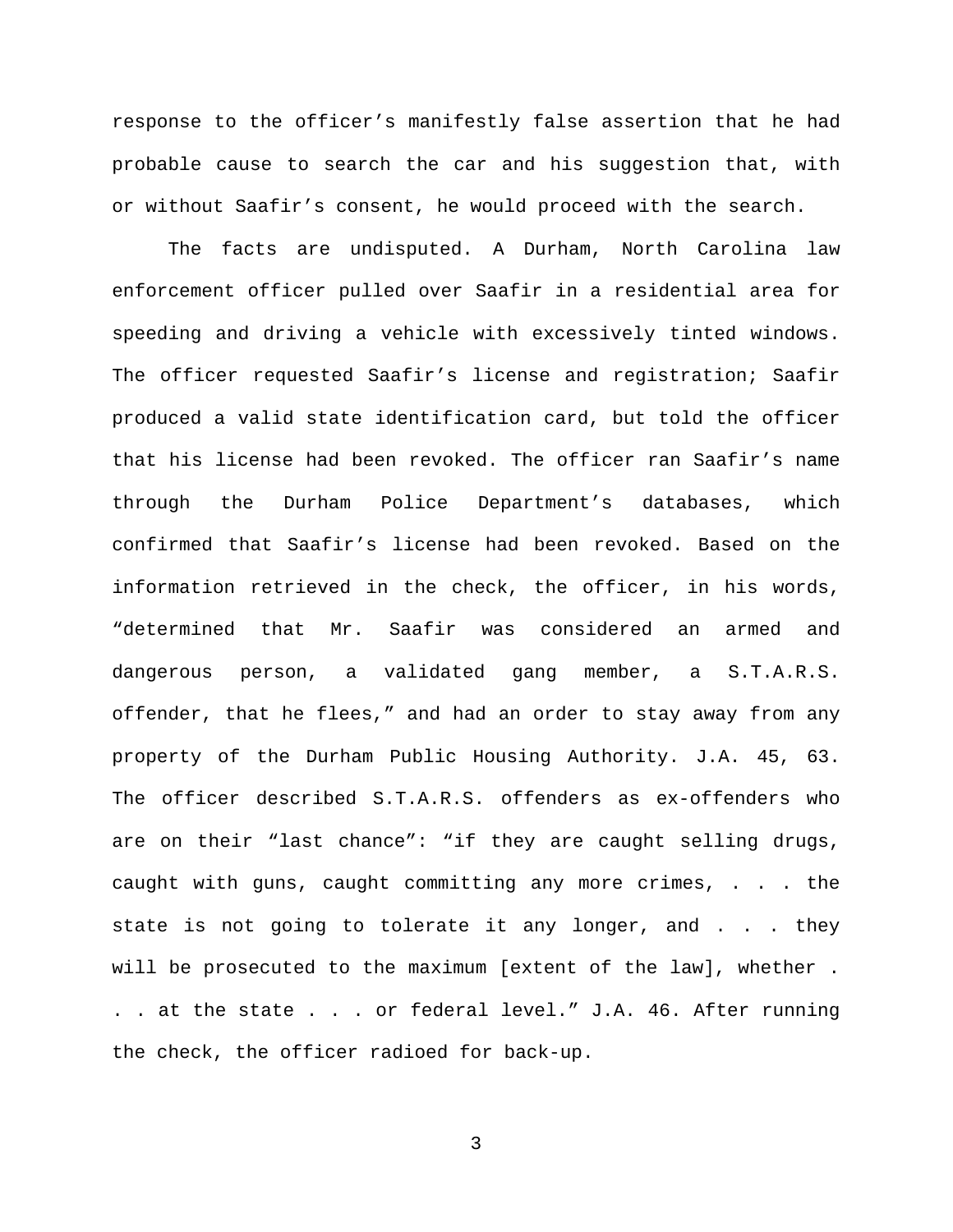Although he did not write a ticket for speeding, the officer wrote warning tickets for driving with a revoked license and tinted windows. After instructing Saafir to exit the car so that he could explain the tickets, the officer noticed a hip flask commonly used to carry alcohol in the pocket of the driver-side door. (The officer never confirmed that there was alcohol or anything else in the flask.) Once Saafir exited the car, the officer explained the warning tickets to Saafir and returned his identification documents.

The officer then told Saafir that there had been shootings and violence in the area, and he asked if he could frisk Saafir. Saafir consented. The frisk revealed nothing. By this point, a second uniformed officer in a marked police vehicle had arrived. The first officer continued his investigation by asking if he could search Saafir's car. Saafir refused to consent, explaining that it was not his car. The officer persisted, stating that a temporary user of the car could consent to a search, but Saafir demurred. As the district court found, the officer "basically tried to talk him into letting him search the car." J.A. 155.

A North Carolina statute makes it an infraction for any person to "possess an alcoholic beverage other than in the unopened manufacturer's original container." N.C. Gen. Stat. § 20-138.7(a1). Apparently relying on this statute, and faced with Saafir's refusal to consent to a search of the vehicle, the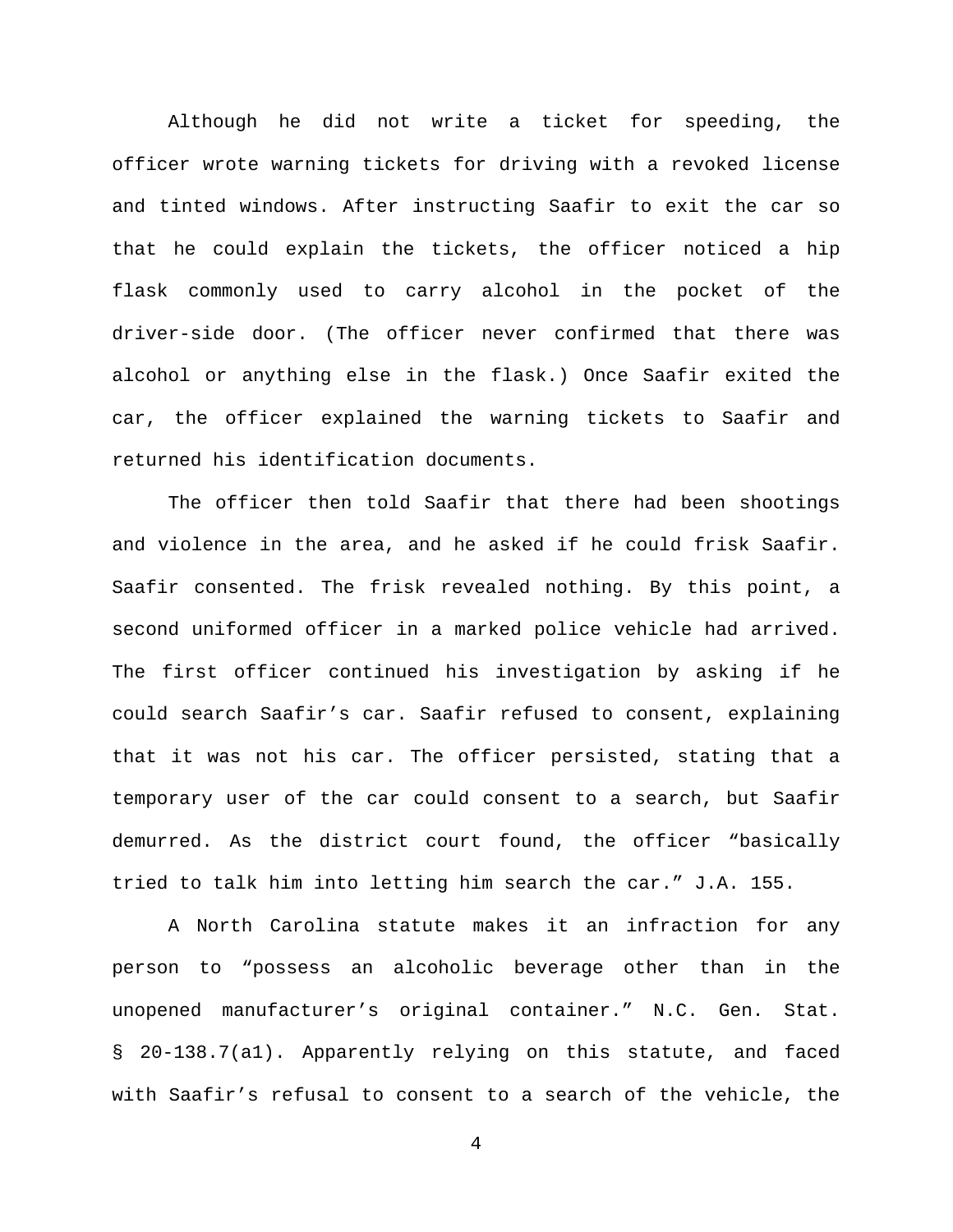officer instructed Saafir that he had probable cause to search the car based on the presence of the hip flask. Upon hearing this, Saafir "bowed his head and gave out a sigh," J.A. 63, but did not express consent.

Having declared his authority and his intent to search the car, the officers asked Saafir if there was anything they should know about inside; Saafir responded that there "might" be something. When pressed for clarification, Saafir responded that there "might" be a gun in the vehicle, and that it "might" be under the seat. J.A. 156. The officers searched the car, but did not find a weapon; they located, however, a small amount of "aged, dried-up marijuana" in the pocket of the driver-side door. J.A. 54. Neither officer touched the flask. There was no evidence that Saafir had been drinking - there was no odor of alcohol on Saafir or in the car. Upon request, Saafir provided the key to the locked glove compartment, where the pistol was found.

A grand jury indicted Saafir on one count of violating 18 U.S.C. §§ 922(g)(1) and 924(a)(2), for being a felon in possession of a firearm. Saafir moved to suppress the gun and his statements relating to the gun. The district court denied the motion, finding, among other things, that Saafir's admission that there "might" be a gun in the car gave the officers probable cause to search the vehicle. Saafir entered a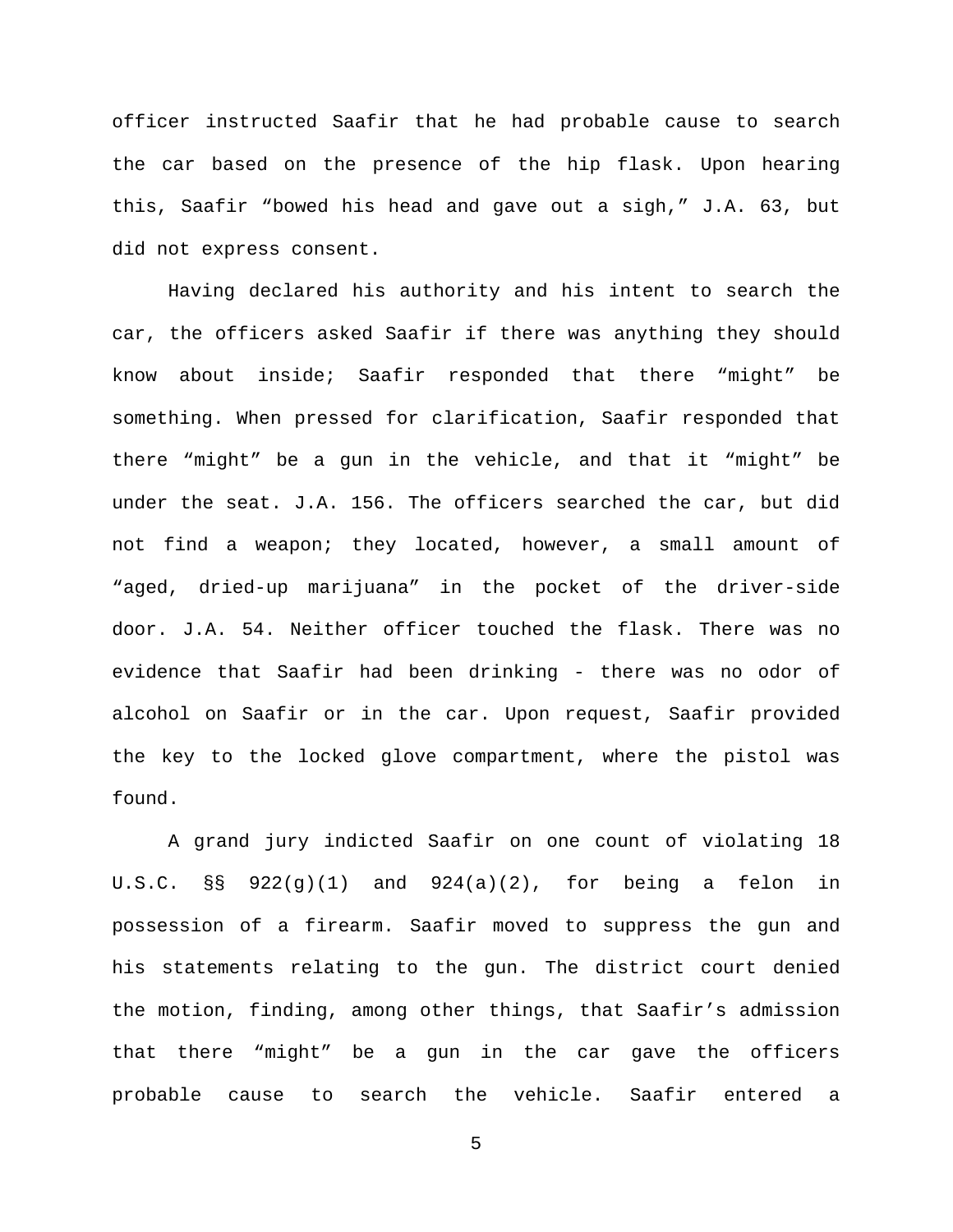conditional guilty plea and the district court sentenced him to 23 months in custody and a three-year term of supervised release. Saafir timely appealed the denial of the motion.

Saafir raises several arguments on appeal, but the contention on which we focus is that the district court erred when it failed to suppress the evidence obtained through the search of the car because the officer was only able to obtain probable cause to conduct the search – Saafir's admission that there "might" be something in the vehicle – after falsely asserting that he had probable cause to search Saafir's car. We agree. We hold that the officer's assertion that the existence of the hip flask provided him with probable cause to search the car was an independent, antecedent threat to violate the Fourth Amendment that ultimately fatally taints the search of the car and the seizure of the gun. We note that because this contention was not precisely raised below, we ordered supplemental briefing and we thank counsel for their submissions. We exercise our discretion to consider the contention because a litigant may make any argument on appeal in support of a federal claim properly made below. Citizens United v. Federal Election Commission, 558 U.S. 310, 330-31 (2010). While we review the district court's factual findings for clear error, we review its legal conclusions de novo. United States v. Digiovanni, 650 F.3d 498, 506 (4th Cir. 2011).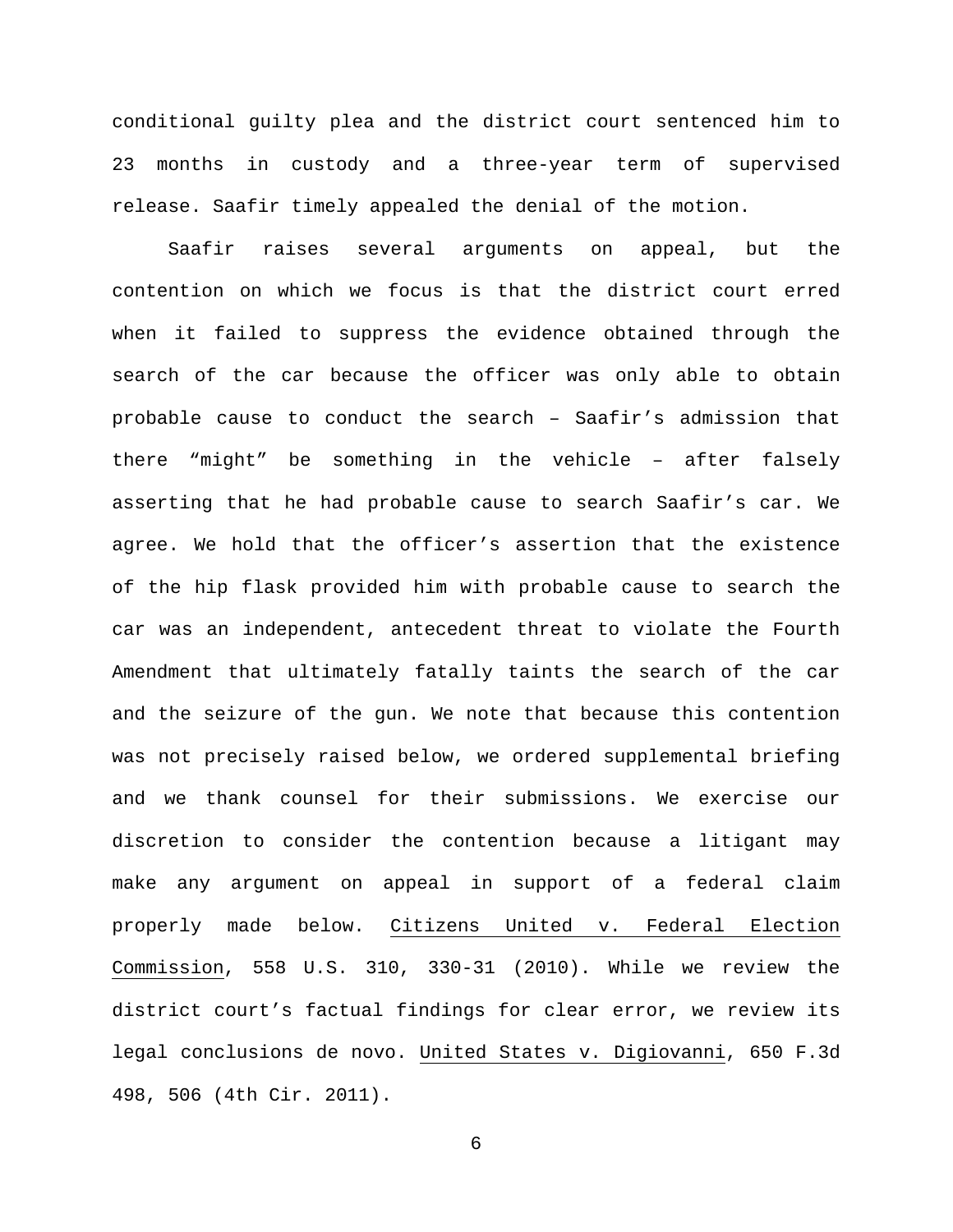Importantly, the Government concedes that the officer's assertion that the hip flask gave him probable cause to search the car was a misstatement of the law. We agree. Probable cause to search exists "where the known facts and circumstances are sufficient to warrant a [person] of reasonable prudence in the belief that contraband or evidence of a crime will be found." Ornelas, 517 U.S. at 696. The officer admitted that he never checked that the flask had alcohol (or anything else) in it. And he admitted that there was no other evidence suggesting that Saafir was under the influence of alcohol or intoxicated. Accordingly, there was no probable cause to search the car for any crime related to alcohol in a flask, and certainly not for any other crime.

Accordingly, we conclude that the officer's false assertion of his authority to search the car irreparably tainted Saafir's incriminatory statements and the ensuing search of the car. A search or seizure is unreasonable and therefore unconstitutional if it is premised on a law enforcement officer's misstatement of his or her authority; this principle stretches at least as far back as Bumper v. North Carolina, 391 U.S. 543, 547-50 (1968), in which the Supreme Court invalidated a defendant's consent to the search of her home after the officer stated falsely that he possessed a warrant. Here, we have Saafir's incriminatory statements giving rise to probable cause to search the car, not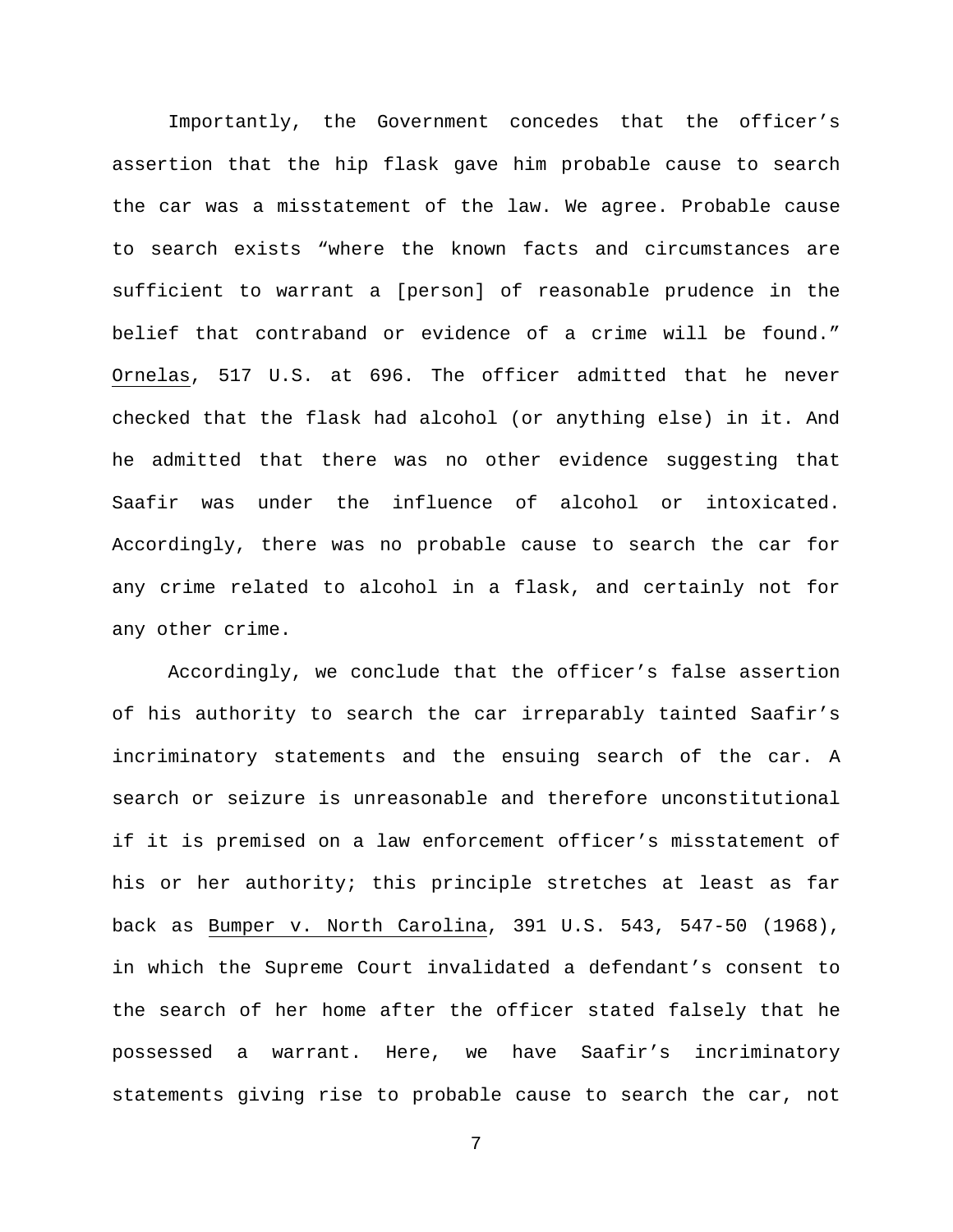his express consent to a search of the vehicle. The distinction matters not. The principle that animates these cases is simple: a search is unreasonable -– and so violates the Fourth Amendment –- if its justification is grounded in officers "engaging or threatening to engage in conduct that violates the Fourth Amendment." Kentucky v. King, 131 S. Ct. 1849, 1858 (2011). Thus, just as an officer may not manufacture exigent circumstances to justify a warrantless search by means that run afoul of the Fourth Amendment, id., an officer may not manufacture probable cause by unlawful means, including by way of a false claim of legal authority that constitutes a threat to violate the Fourth Amendment. See United States v. Guzman, 739 F.3d 241, 247 (5th Cir. 2014). "An inadmissible statement cannot constitute probable cause to support an otherwise illegal search. [The officer's] statement, that he was 'going to search the car,' could constitute a false claim of lawful authority affecting the validity of" the defendant's subsequent statement that he had a gun in the car. Id. (remanding the case for further fact-finding).

The Government concedes that a law enforcement officer may not misstate his lawful authority, and it concedes that the officer misstated his authority in this case, but it maintains that the misstatement was irrelevant because Saafir's admissions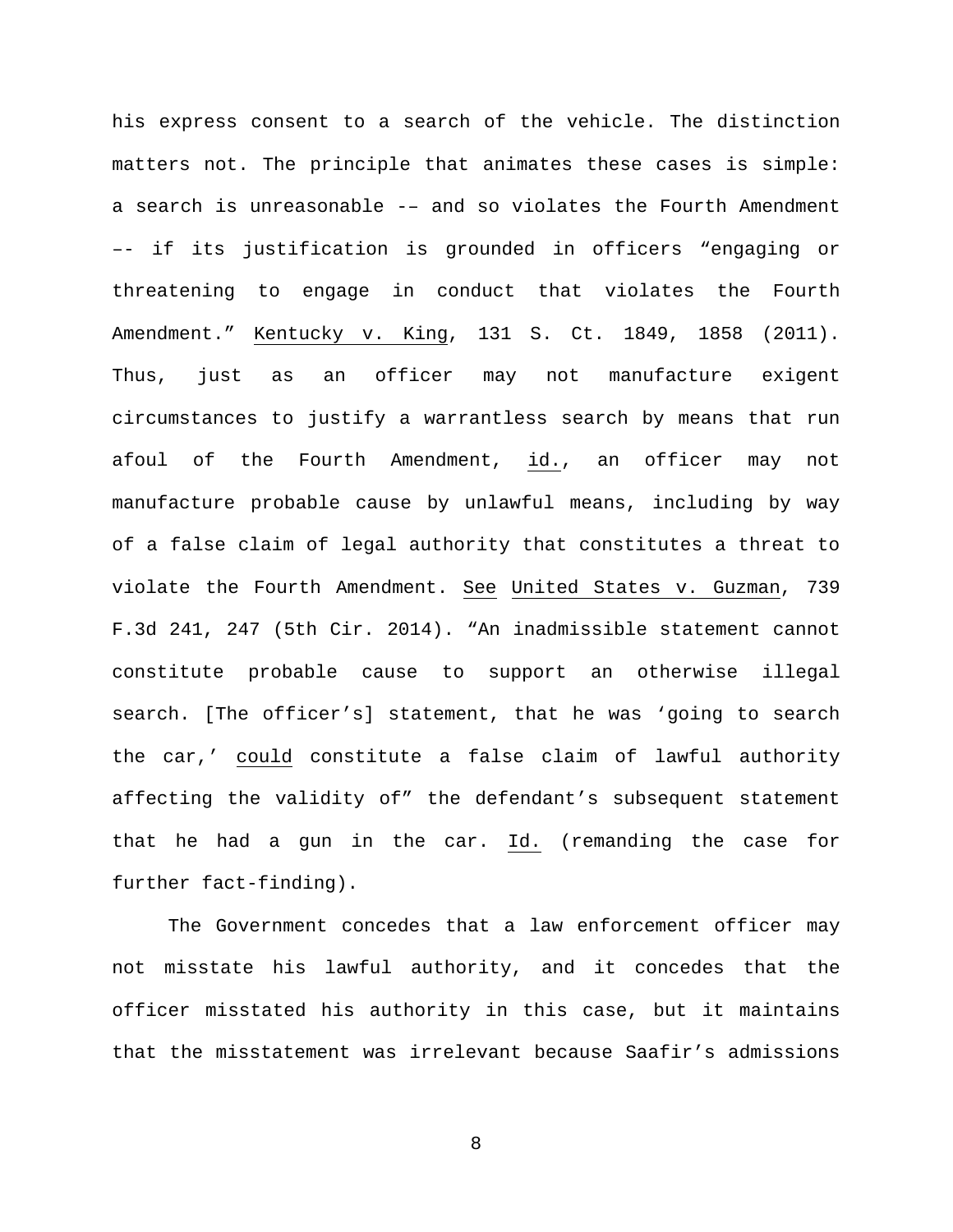giving rise to probable cause were not a direct product of the officer's flexing of his authority.

The record overwhelmingly demonstrates otherwise. Saafir refused to consent to a search of the car multiple times. Instead of consenting (as he had to the pat-down), he stoutly resisted the officer's efforts to, as the district court found, "talk him into letting him search the car." J.A. 155. It was only after the officer asserted that a search of the car was inevitable (by declaring that he had probable cause to do so) and continued to press him with questions about the contents of the car that Saafir admitted the presence of the gun in the car. The causal connection is clear: Saafir made incriminating statements shortly after the officer's false assertion of the existence of probable cause to search the car. Here, as a matter of law, probable cause for a warrantless search of the car was rooted directly in the elicitation of incriminating statements made in response to the officer's dishonest, reckless, or objectively unreasonable asserted belief in the existence of probable cause. Cf. United States v. Leon, 468 U.S. 897, 925 (1984).

Saafir's incriminatory statements could not, therefore, serve as a proper basis for probable cause for a search of the car. Consequently, both the statements and the tangible fruits of the ensuing search of the vehicle should have been